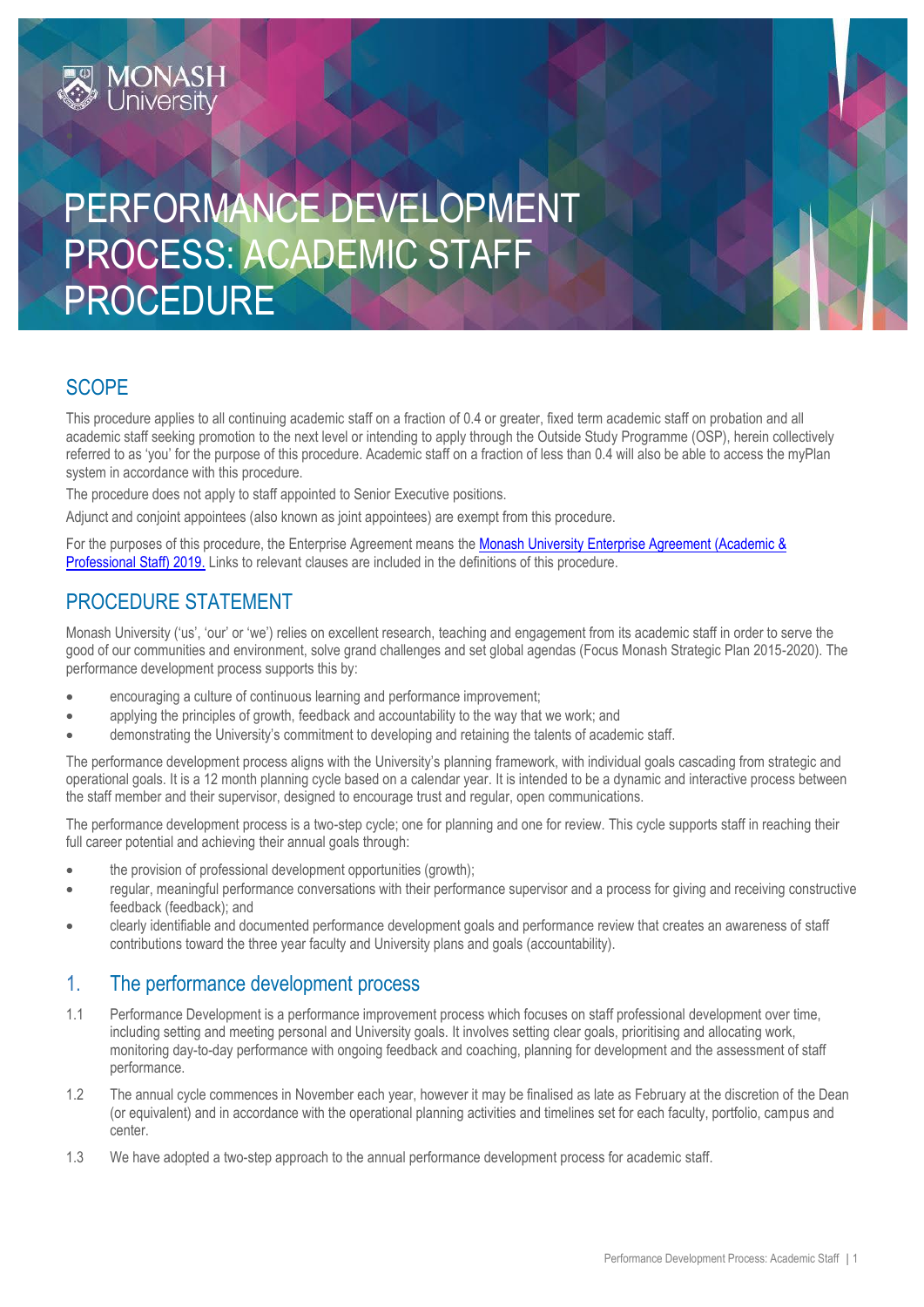

#### 1.4 The principal elements to be covered are:

- a review of your role and/or your responsibilities, including objectives and skills and/or knowledge acquisition set in previous feedback discussions;
- consideration of your workload;
- acknowledgement of your initiatives and achievements;
- the development of a plan which includes staff or professional development activities and future performance objectives;
- feedback to you on your performance against previously determined objectives and whether or not performance has been satisfactory; and
- feedback and coaching to you on specific areas that would benefit from development.

**Note:** Refer to the Enterprise Agreement and to the myPlan system.

# 2. Reviewing achievements & planning ahead

#### Preparation for the review process

2.1 In preparation for annual review meetings, your performance supervisor will schedule a review meeting with you at least 3 to 4 weeks in advance.

#### Self-assessment of own performance

- 2.2 You reflect on and record achievements in the areas of workload allocation, career aspirations, performance planning goals and development plans. This step should include:
	- reflecting on achievements in the three areas of research, education and service;
	- reflecting on areas for improvement;
	- collating and attaching relevant information in myPlan, including teaching and unit evaluation data, evidence of professional learning, peer review of teaching reports, research activities and outputs and any mid-cycle feedback; and
	- specifying any relevant personal circumstances, where applicable, to facilitate an assessment of achievements relative to [opportunity.](https://www.monash.edu/academic-promotion/committees/assessment-of-achievement-relative-to-opportunity)
- 2.3 Should you fail to include the unit and teaching evaluation data, your performance supervisor and/or Head of Unit may request that you add the data to the performance development portfolio. Your performance supervisor and/or Head of Unit may also request the data directly from University Planning and Statistics.

#### Achievement relative to opportunity

2.4 Achievement relative to opportunity is a positive acknowledgement of what you have achieved given the opportunities available to you and results in a more calibrated assessment of your performance. It is not about providing "special consideration" or expecting lesser standards of performance.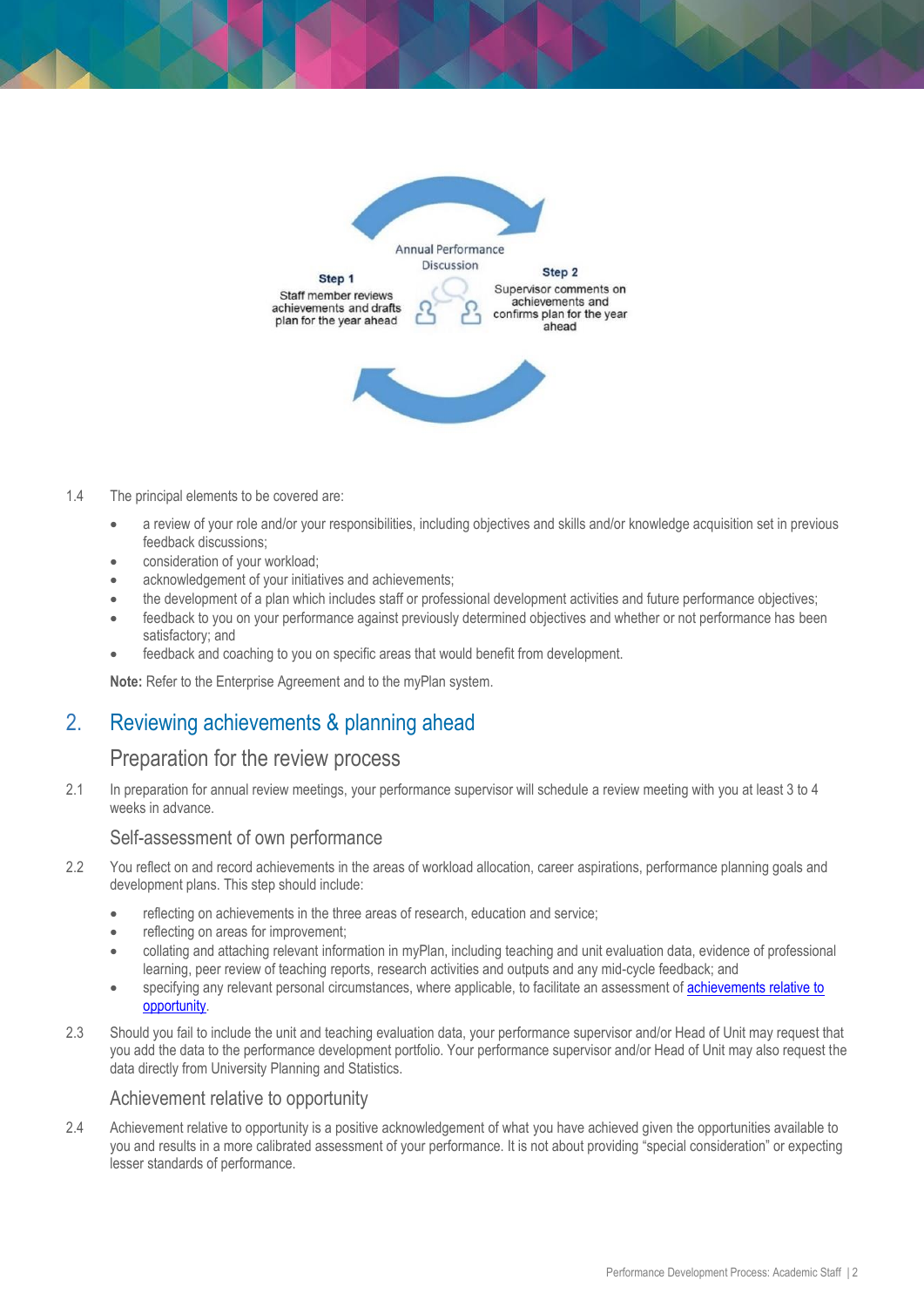- 2.5 Relevant circumstances may include (but are not limited to):
	- Personal Circumstances

A career disruption caused by personal circumstances that involves a prolonged interruption or poses a significant impact to a staff member's capacity to work.

*This includes, but not limited to; disruptions caused by parental leave, major illness/injury, carer responsibilities, disability, and personal trauma.*

Professional Circumstances

A staff member's track record and associated productivity relative to stage of career, including consideration as to whether productivity and contribution are commensurate with the opportunities available to them.

#### *This includes, but not limited to; periods of part-time work, country relocation, late or non-linear entry in academia, cultural expectations, varied workload or relocation of a research laboratory or clinical practice setting or other similar circumstances that impact upon productivity.*

**Other** 

Other may include elements outside the control of a staff member. Provide a brief summary of the circumstances. Staff are not required to describe specific details about sensitive issues such as a medical illness. Where it is important to share sensitive details of the relevant circumstances to be accurately understood, staff may share this information in their probation information or have a private discussion with the relevant decision maker. This includes, but not limited to

- natural disasters such as flooding, bushfires, storms and earthquakes;
- − global health issues such as the COVID-19 pandemic; and
- − other emergency situations
- 2.6 Monash recognises that some elements are outside our control (described above) and may impact the delivery of the education, research and engagement activities of our staff. Monash understands the need to recognise these impacts and we will consider a staff members' achievements relative to opportunity. Where all parties agree, any adjustment to goals and targets should be recorded in myPlan.

#### Planning for the year ahead

- 2.7 You draft your performance development plan for the coming year to support yourself in achieving your annual goals (see Annual Goals under the Definitions section of this procedure for further detail), career aspirations and planned professional development. The plan should include:
	- details of your workload allocation;
	- longer term career aspirations, ideally projecting over the next three years;
	- annual performance goals in the three areas of research, education and service which are to contain an indicator of success and linking to the faculty and President-led campus plans;
	- training, development or support activities that may assist you to achieve your goals; and
	- annual compliance matters including:
		- OHS goals:
		- details of the selected [Monash Education Academy](https://www.monash.edu/learning-teaching/mea/professional-learning-and-practice/modules) (MEA) professional learning modules or equivalent (you are required to complete one MEA module annually)
		- confirmation that all mandatory compliance training has been completed in accordance with the Mandatory Compliance [Training procedure;](https://publicpolicydms.monash.edu/Monash/documents/1935706)
		- details regarding intellectual property, patent worthy discoveries or inventions to ensure compliance with the Monash [University Intellectual Property Regulations;](https://www.monash.edu/legal/legislation) and
		- disclosures of any [conflict of interest](https://publicpolicydms.monash.edu/Monash/documents/1935671) and [paid outside work](https://publicpolicydms.monash.edu/Monash/documents/1935711) activities.
- 2.8 If you are an Academic staff member at level C and above, you are also expected to record leadership goals as part of your annual service goals.

#### Submission to performance supervisor

2.9 Once complete, you submit your draft review and plan, within myPlan, to your performance supervisor. You are encouraged to attach a performance development CV from My Research, where appropriate.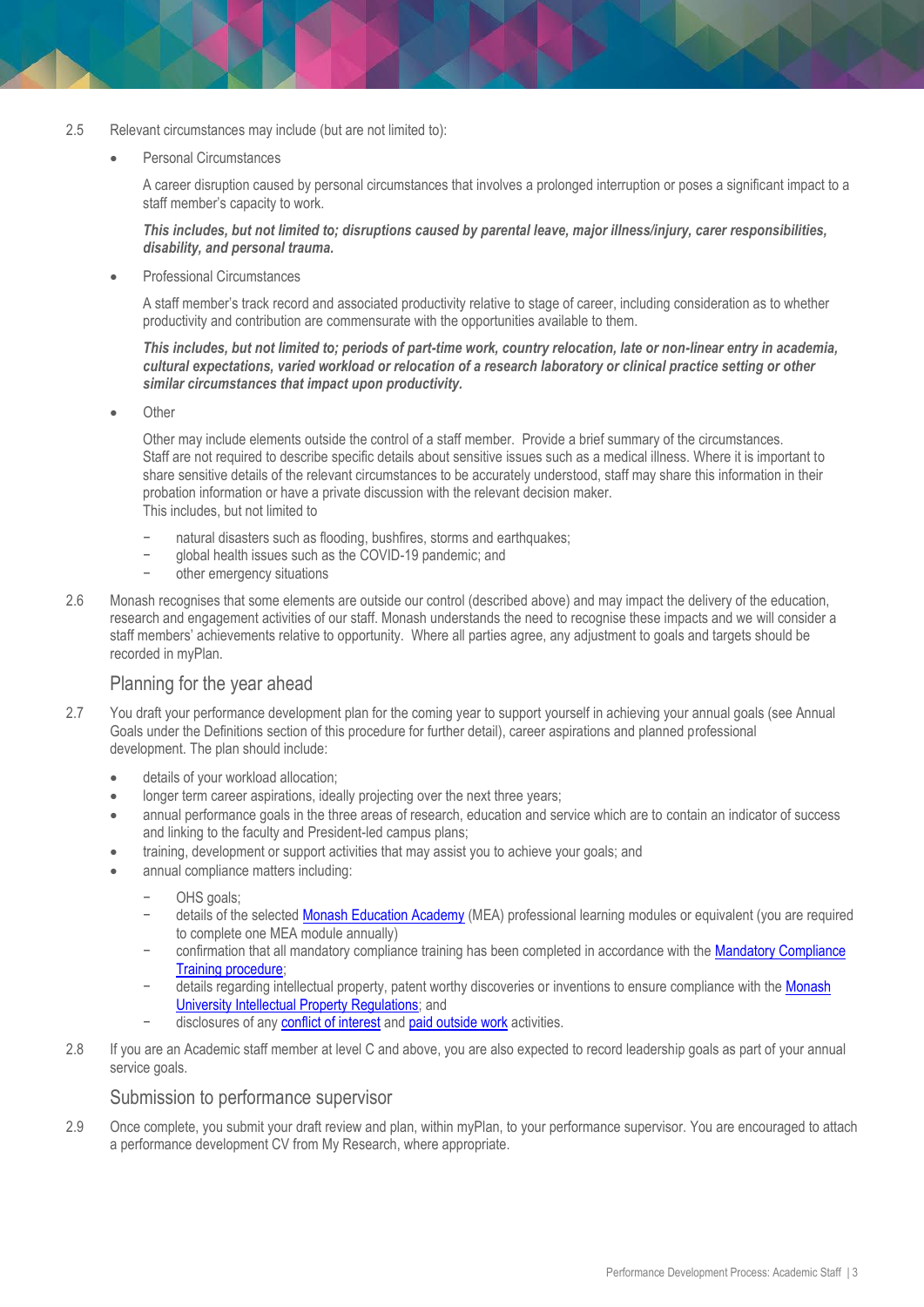# 3. Annual review meeting

3.1 Prior to the review meeting, your performance supervisor will review the draft performance development plan.

#### You and your performance supervisor review past year

- 3.2 You and your performance supervisor discuss and endeavour to agree:
	- progress toward longer term career aspirations;
	- achievements relative to opportunity and progress towards each of the annual goals/targets based on the previous year's performance plan and workload allocation (supervisors are encouraged to refer to the [Guideline for Assessing Achievement](https://www.monash.edu/__data/assets/pdf_file/0008/1798460/Guidelines-for-Assessing-Achievement-Relative-to-Opportunity.pdf)  [Relative to Opportunity for Decision Makers](https://www.monash.edu/__data/assets/pdf_file/0008/1798460/Guidelines-for-Assessing-Achievement-Relative-to-Opportunity.pdf) which explains how principles for assessing achievements relative to opportunity should be applied);
	- achievements and progress in relation to the faculty-specific academic performance standards applicable to the relevant academic classification level;
	- teaching achievements referencing unit and teaching evaluation data and peer review of teaching;
	- progress in relation to probationary appointment (where relevant), refer to the [Academic Probation procedure;](https://publicpolicydms.monash.edu/Monash/documents/1935659)
	- progress against any agreed improvement goals that are linked to managing unsatisfactory performance actions where relevant, refer to the [Disciplinary Matters procedure;](https://publicpolicydms.monash.edu/Monash/documents/1935674)
	- any recommendation in relation to accelerated progression or review for tenure, where relevant; and
	- identification of any mitigating circumstances which may have arisen during the year, which affected your performance;
	- annual compliance matters including:
		- ensuring that you have completed mandatory compliance training in accordance with the Mandatory Compliance Training [procedure;](https://publicpolicydms.monash.edu/Monash/documents/1935706)
		- discussing intellectual property, patent worthy discoveries or inventions to ensure compliance with the Monash University [Intellectual Property Regulations;](https://www.monash.edu/__data/assets/pdf_file/0006/494268/intellectual-property-regulations.pdf) and
		- reviewing any outstanding issues related to the [Integrity and Respect](https://publicpolicydms.monash.edu/Monash/documents/1935702) Policy, OH&S and procedures such as conflict of [interest](https://publicpolicydms.monash.edu/Monash/documents/1935671) and [paid outside work](https://publicpolicydms.monash.edu/Monash/documents/1935711) activities. Approved 'paid outside work' arrangements and conflict of interest declarations must be attached to myPlan and reviewed annually.

#### Other feedback

3.3 Where you have more than one nominated supervisor or are seeking supervisory skills feedback, your performance supervisor is responsible for consulting with the other nominated supervisors/staff to seek input and feedback on staff performance and to incorporate this feedback where appropriate.

#### You and your performance supervisor plan for year ahead

- 3.4 You and your performance supervisor discuss and endeavour to agree:
	- details of the workload allocation ensuring it equates to 100% between the three categories of research, education and service;
	- **•** strategies to achieve longer term career aspirations;
	- annual performance goals in the three areas of research, education and service with corresponding indicators of success;
	- how goals link to the faculty and President-led campus plans[, academic performance standards](https://www.monash.edu/academic-promotion/tools-and-resources/standards) and KPIs (refer to the Monash [Planning Framework\)](http://www.monash.edu/about/who/strategic-plan/framework);
	- the career development plan and associated professional development opportunities, including those in relation to academic promotion and the outside study programme (OSP);
	- any appropriate training, development or support which may assist you to achieve your goals or improve your performance; and
	- where applicable, ensure any approved paid outside work or conflict of interest management plans are uploaded into myPlan.
- 3.5 You are encouraged to participate in our [health and wellbeing activities](https://www.monash.edu/ohs/health-and-wellbeing) and therefore should include a goal in respect of health and safety.
- 3.6 When the review and planning meeting is completed, you make any changes required to your performance development plan and submit them to your performance supervisor via myPlan. Your supervisor then confirms the plan for the year ahead.

#### Confirmation of planning review

- 3.7 Your performance supervisor will review the updated performance development plan and record relevant comments in the performance supervisor sections of the plan. Changes should be communicated to or discussed with you.
- 3.8 Your performance supervisor confirms the annual review in myPlan.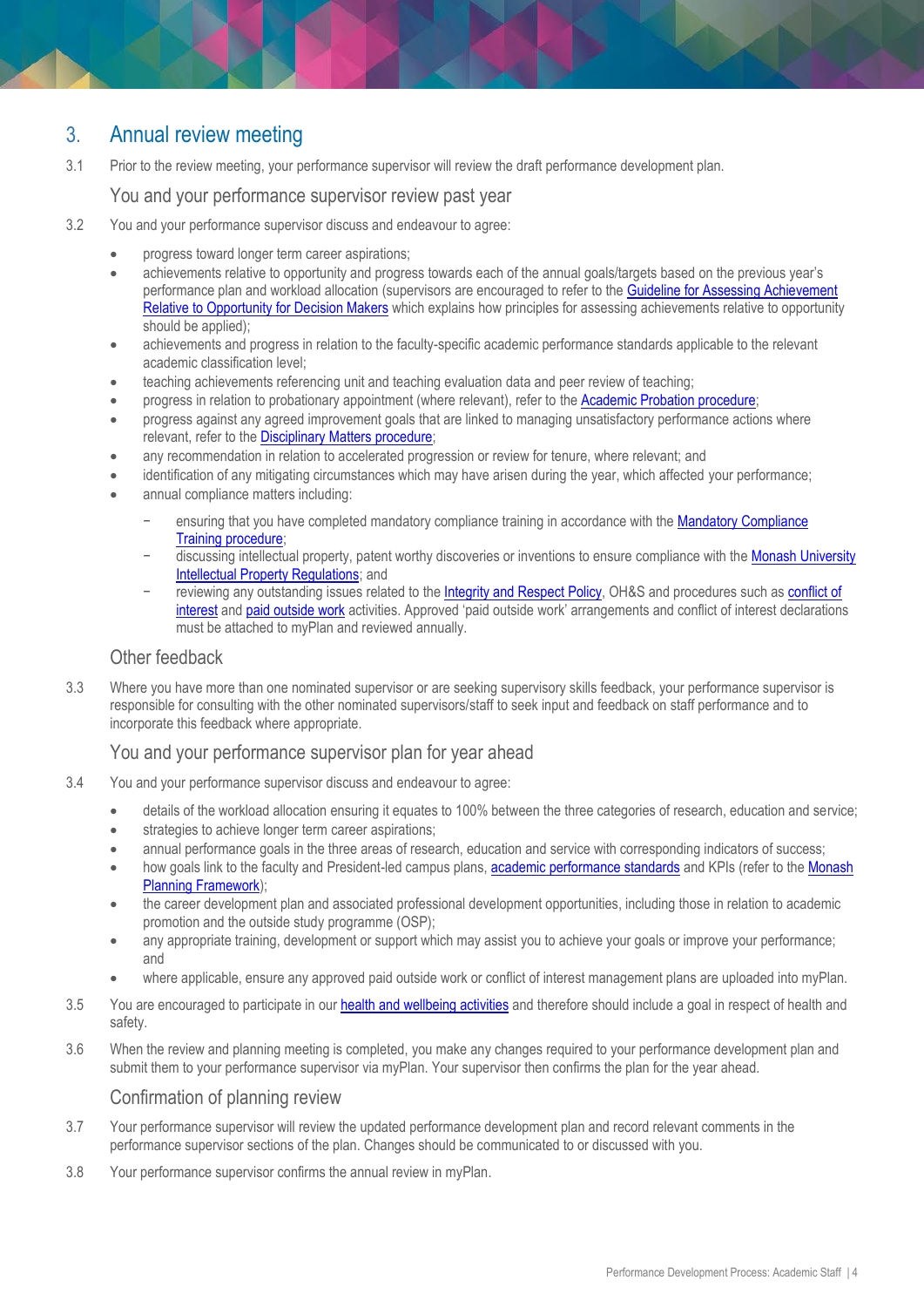# 4. Mid cycle review (probation staff only)

- 4.1 Performance supervisors will note which of their staff are subject to probationary periods and are responsible for scheduling a midcycle feedback meeting (to be conducted during the months of June to August). They will also consult with the Head of Unit about staff appointments that are approaching the end of the probationary period.
- 4.2 Only academic staff on probation are currently required to participate in a mid-cycle feedback meeting however performance supervisors are encouraged to meet with all staff regularly throughout the year to provide constructive feedback on their progress.
- 4.3 At the mid-cycle review, probationary staff and performance supervisors will discuss:
	- progress in relation to probationary appointment and probation conditions;
	- progress in relation to the performance development plan over the last six months;
	- achievements relative to opportunity and progress toward each annual goal:
	- suitability of goals in light of any changing circumstances (where relevant);
	- achievements and progress in relation to the faculty's academic performance standards applicable to staff levels;
	- strategies to support the achievement of annual goals and career development plans;
	- relevance of information collected for the performance development portfolio;
	- general performance and any specific or priority areas requiring improvement and further support and development;
	- intellectual property, patent worthy discoveries or inventions to ensure compliance with the Monash University Intellectual **Property Requlations:**
	- outstanding issues related to conduct and compliance policies such as conflict of interest and paid outside work, where relevant; and
	- agree on the next annual review and planning meeting date.
- 4.4 Following the mid-cycle review meeting, you are to document any outcomes or variations in myPlan (including attaching relevant documentation). Your performance supervisor will also record any comments and document the meeting in myPlan.

# 5. Support information

#### Regular feedback

- 5.1 You and your performance supervisor are expected to partake in feedback opportunities at various times throughout the year. The purpose of feedback and coaching is to help provide a clear expectation of performance, acknowledge progress, build confidence and provide support and encouragement.
- 5.2 You and your performance supervisor are encouraged to record regular feedback in myPlan.

#### Selection of performance supervisors

- 5.3 The Head of Unit is responsible for the performance management, mentoring and staff development of all academic staff within their unit/school/department/centre. This responsibility includes where appropriate, the counselling of academic staff for unsatisfactory performance and/or conduct, consistent with the Enterprise Agreement. In most cases, some performance supervision responsibilities, including the provision of regular feedback and annual performance discussions may be delegated to an alternative supervisor, who will be the immediate academic line manager, unless we nominate an alternative supervisor at level C or above. The Provost nominates these academic performance supervisors for the coming performance cycle.
- 5.4 Notification of changes to performance supervisors are to be directed to Monash HR via email: email: [hr@monash.edu](mailto:hr@monash.edu) or telephone: 990 20400.

#### Training of performance supervisors

- 5.5 If you are a performance supervisor, you must ensure that you are adequately trained in the process of giving and receiving feedback. Supervisor workshops and training sessions are available for supervisors who may be new to a supervisory role, would like refresher training or who have been directed to attend such training.
- 5.6 If you are a performance supervisor who has previously completed training on the process and methods of giving and receiving feedback, you may apply for [recognition of prior learning.](https://www.intranet.monash/talent-leadership-development/excel-in-your-role/recognition-and-prior-learning)
- 5.7 Training can be booked online at [myDevelopment.](https://monash.csod.com/samldefault.aspx) You should contact your faculty's [HR Business Partner](http://www.adm.monash.edu.au/human-resources/contact) if you are unsure of whether or not you should undertake performance supervisor training.

#### Alignment of University, school/department and individual goals

5.8 The Head of Unit must meet with academic performance supervisors to convey expectations and to clarify goals and objectives for the school or department for the coming year in the context of the faculty plan and other university plans. As part of the meeting they will discuss achievements and challenges of the past year.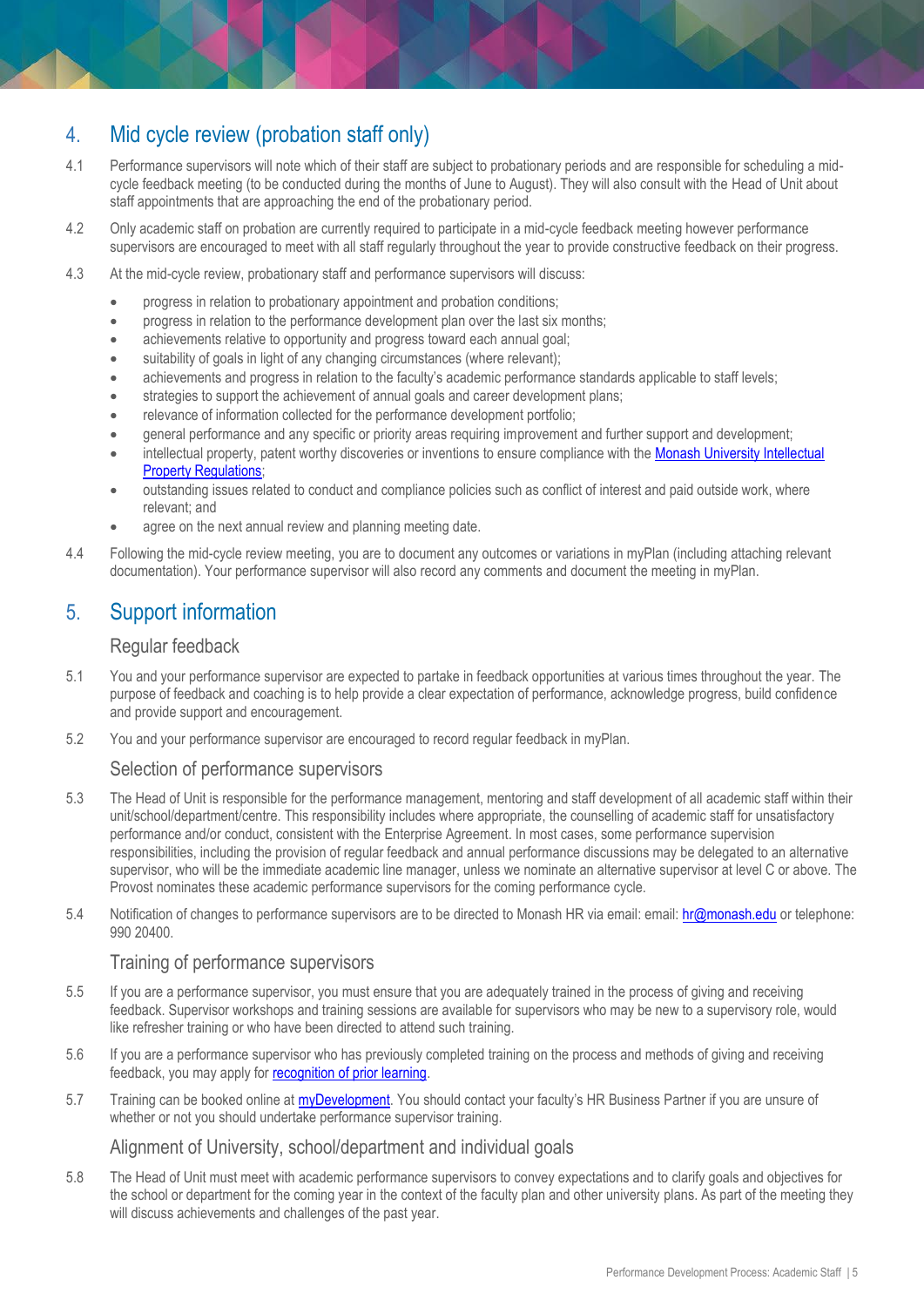#### Unsatisfactory performance

- 5.9 Where your performance is initially considered by your performance supervisor to be unsatisfactory, your performance supervisor will advise the Head of Unit.
- 5.10 The Head of Unit will then counsel you and record in myPlan a written report which shows:
	- the matters or factors not satisfactorily met;
	- the improvements required to achieve the goals and objectives (or satisfactory progress towards them); and
	- the proposed timelines for meeting the requirements for improvement.
- 5.11 The Head of Unit will also consider any enabling or mitigating circumstances and you and your supervisor should consider appropriate development or support to assist in improving performance.
- 5.12 A copy of the report is to be provided to you and a copy is to be retained by your performance supervisor. The Head of Unit has overall responsibility for the performance management of all academic staff within their unit/school/department/center, including, where appropriate, counselling of staff in accordance with the **[Disciplinary Matters procedure](https://publicpolicydms.monash.edu/Monash/documents/1935674)** under the [Enterprise Agreement.](http://adm.monash.edu.au/enterprise-agreements/academic-professional-2014/)
- 5.13 This procedure does not preclude identification of unsatisfactory performance/conduct and undertaking of counselling outside the annual review process.

## 6. Breach of procedure

6.1 We treat any breach of our policies or procedures seriously. We encourage reporting of concerns about non-compliance and manage compliance in accordance with the applicable Enterprise Agreement or contract terms.

# **DEFINITIONS**

| Academic performance<br>development plan  | A planning template for academic staff that includes; reflection of the achievements in the previous year<br>and areas for improvement, an articulation of longer term career aspirations, annual goals and a career<br>development plan in support of annual and longer term goals, strategies, indicators and achievements.                                                                                                                                                                                                                                                                                                                                                                |
|-------------------------------------------|----------------------------------------------------------------------------------------------------------------------------------------------------------------------------------------------------------------------------------------------------------------------------------------------------------------------------------------------------------------------------------------------------------------------------------------------------------------------------------------------------------------------------------------------------------------------------------------------------------------------------------------------------------------------------------------------|
| Academic performance<br>standards         | Faculty or discipline specific performance standards for all academic staff against which academic<br>performance will be measured, particularly for the purpose of probation, promotion and performance<br>development. The standards are qualitative, quantitative or a mixture of both across the three key areas<br>of academic activity - research, education and service. They include identified minimum performance<br>standards, below which staff may be managed for unsatisfactory performance in accordance with<br>the <b>Disciplinary Matters procedure</b> .<br>The required performance standard:<br>is established by the supervisor and discussed with staff;<br>$\bullet$ |
|                                           | is at or above the 'minimum' level of academic performance for the candidate's current level<br>$\bullet$<br>according to faculty-specific academic performance standards;<br>contains clear and defined criteria for performance that are measurable; and<br>$\bullet$<br>contains criteria that are either qualitative or quantitative or a mixture of both.<br>$\bullet$                                                                                                                                                                                                                                                                                                                  |
| Academic promotion                        | A process by which academic staff are promoted at Monash University based on merit.                                                                                                                                                                                                                                                                                                                                                                                                                                                                                                                                                                                                          |
| Achievement(s) relevant to<br>opportunity | An evaluative framework in which the overall quality and impact of achievements is given more weight<br>than the quantity, rate or breadth of particular achievements. Assessing achievements relative to<br>opportunity involves giving consideration to circumstances, arrangements, career histories and overall<br>time available to staff. This, in turn, allows appropriate evaluation of achievements in relation to:<br>the quantum or rate of productivity,<br>$\bullet$<br>the opportunity to participate in certain types of activities, and<br>$\bullet$<br>the consistency of activities or output over the period of consideration.<br>$\bullet$                               |
|                                           | Achievement relative to opportunity is a positive acknowledgement of what staff can and have achieved<br>given the opportunities available and is not about providing "special consideration" or expecting lesser<br>standards of performance.                                                                                                                                                                                                                                                                                                                                                                                                                                               |
| <b>Adjunct appointments</b>               | Persons who are not currently staff members of the University, but whose professional standing or<br>specialist expertise would contribute to the teaching or research activities of a particular department or<br>research center in the University. Normally, such appointments are unpaid.                                                                                                                                                                                                                                                                                                                                                                                                |
| Annual goals                              | Activities and outcomes that a staff member is expected to achieve that will assist them to achieve their<br>annual objectives in the three areas of research, education and service, and to achieve their longer term<br>career aspirations. Annual goals should be concise, measurable, achievable, and address relevant                                                                                                                                                                                                                                                                                                                                                                   |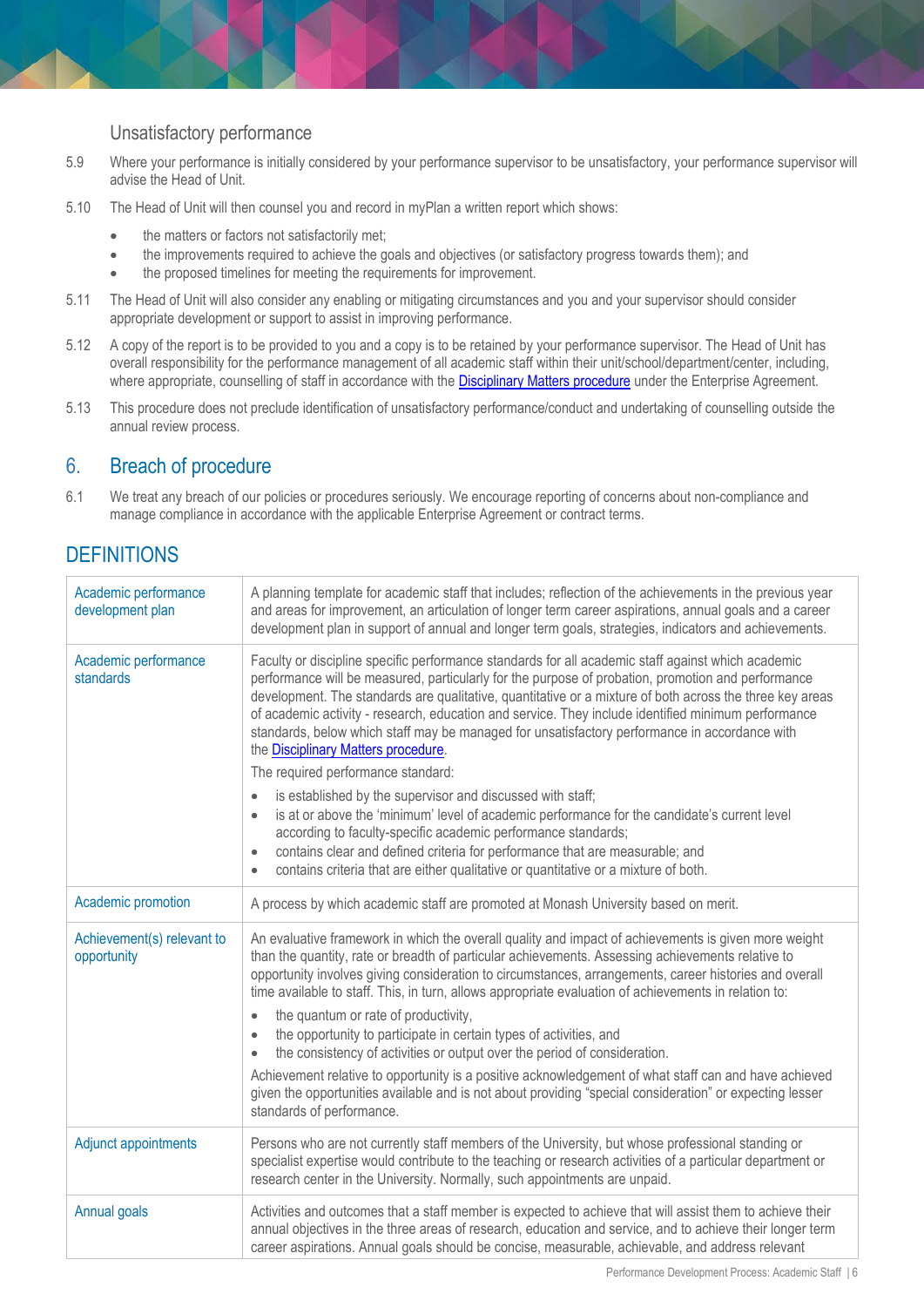|                               | areas of academic activity in education, research and service. Academic staff must have a minimum of<br>two annual goals in their performance development plan each year and they must record them in<br>myPlan.                                                                                                                                                                                                                                                                                                                                                                                                                                                                                                                                                                                                                                                                                 |
|-------------------------------|--------------------------------------------------------------------------------------------------------------------------------------------------------------------------------------------------------------------------------------------------------------------------------------------------------------------------------------------------------------------------------------------------------------------------------------------------------------------------------------------------------------------------------------------------------------------------------------------------------------------------------------------------------------------------------------------------------------------------------------------------------------------------------------------------------------------------------------------------------------------------------------------------|
| Annual work allocation        | A combination of self-directed and assigned tasks in research, education and service allocated through<br>Faculty Workload Models for teaching and research academic staff as described in Clause 66 of the<br>Enterprise Agreement. The starting point for discussions about allocation of work is 40% teaching, 40%<br>research and scholarship and 20% other activities. In the case of education-focused academic staff,<br>workload allocation will have a significantly greater emphasis placed on teaching and teaching<br>scholarship with a consequent reduction in expectations for research.                                                                                                                                                                                                                                                                                          |
| <b>Conflict of commitment</b> | Occurs when one interest of a staff member, which may, or may not be a private interest or non-<br>University interest may harm or interfere with the productivity or involvement of that staff member in<br>aspects of their University responsibilities. It may concern the staff member's distribution of efforts<br>between employment obligations to the University and to outside activities. Conflicts of commitment can<br>occur in research where the staff member's non-University activities harm or interfere with the staff<br>member's research obligations.                                                                                                                                                                                                                                                                                                                       |
| Conflict of interest          | Refers to a situation where a conflict arises for an individual between two competing interests, which are<br>often, but not exclusively, interests of public duty versus private interests. Conflicts of interest may be<br>reasonably perceived, potential or actual. Conflicts of interest can involve financial or non-financial<br>interests of the staff member and the interests of a business partner or associate, family member, friend<br>or person in, or has had a close personal relationship with the staff member. For further information<br>refer to the Conflict of Interest Procedure and Examples of Conflicts of Interest and Guidelines for<br>Action for further information.                                                                                                                                                                                            |
| <b>Enterprise Agreement</b>   | The Enterprise Agreement means the Monash University Enterprise Agreement (Academic & Professional<br>Staff) 2019. Clauses relating to this procedure include:<br><b>Clause 58 - General Matters</b><br>$\bullet$<br>Clause 59 - Unsatisfactory Performance<br>$\bullet$<br>Clause 60 - Misconduct and Serious Misconduct<br>$\bullet$<br>Clause 62 - Breaches of The Research Code<br>$\bullet$<br>Clause 63 - Employment Related Grievance Resolution Procedure<br>$\bullet$<br>Clause 65 - Probationary Employment Principles - Academic Staff<br>$\bullet$<br>Clause 66 - Academic Workloads<br>$\bullet$<br>Clause 67 - Summer Teaching Period<br>$\bullet$<br><b>Clause 71 - Performance Development</b><br>$\bullet$                                                                                                                                                                      |
| Feedback                      | The primary means for recognising good performance and for redirecting performance that requires<br>improvement. Feedback is an ongoing activity that is usually information based, regular, immediate,<br>informal or formal and verbal. It is used to identify issues needing to be addressed and build trust and<br>relationships in the workplace.                                                                                                                                                                                                                                                                                                                                                                                                                                                                                                                                           |
| <b>Head of Unit</b>           | The head of unit/school/department/centre or director or, where applicable, a person acting as their<br>nominee. If there are no heads of unit within the faculty, a deputy dean or equivalent may be delegated<br>the head of unit's responsibilities for the academic performance development process. The head of unit<br>is responsible for the performance management, mentoring and staff development of all academic staff<br>within their unit/school/department/centre. This responsibility includes where appropriate, the<br>counselling of academic staff for unsatisfactory performance and/or conduct, consistent with clauses 59,<br>60 and 71 of the Enterprise Agreement (see also Performance supervisor under the Definitions section<br>of this procedure and Selection of Performance Supervisors under the section titled Support Information<br>for further information). |
| <b>HR Business Partner</b>    | A key member of the Monash HR Business Partnering community and provides strategic advice,<br>guidance and solutions that underpin key client goals, HR strategy and organisational vision to a<br>particular client group.                                                                                                                                                                                                                                                                                                                                                                                                                                                                                                                                                                                                                                                                      |
| Indicators of success         | A detailed summary of performance outputs that demonstrate the achievement of or progress towards<br>agreed goals in any given year.                                                                                                                                                                                                                                                                                                                                                                                                                                                                                                                                                                                                                                                                                                                                                             |
| Intellectual property         | Any copyright work, circuit layout, eligible layout, design, patent, invention, confidential information,<br>know-how, plant variety, trade mark or other insignia of origin, and any related right. A duty to engage<br>in research during any performance period includes a duty to carry forward the fruits of the research -<br>for instance to invent things in the course of research and to co-operate with the University to<br>commercialise or to patent any invention(s). Staff must also assign any intellectual property or                                                                                                                                                                                                                                                                                                                                                         |